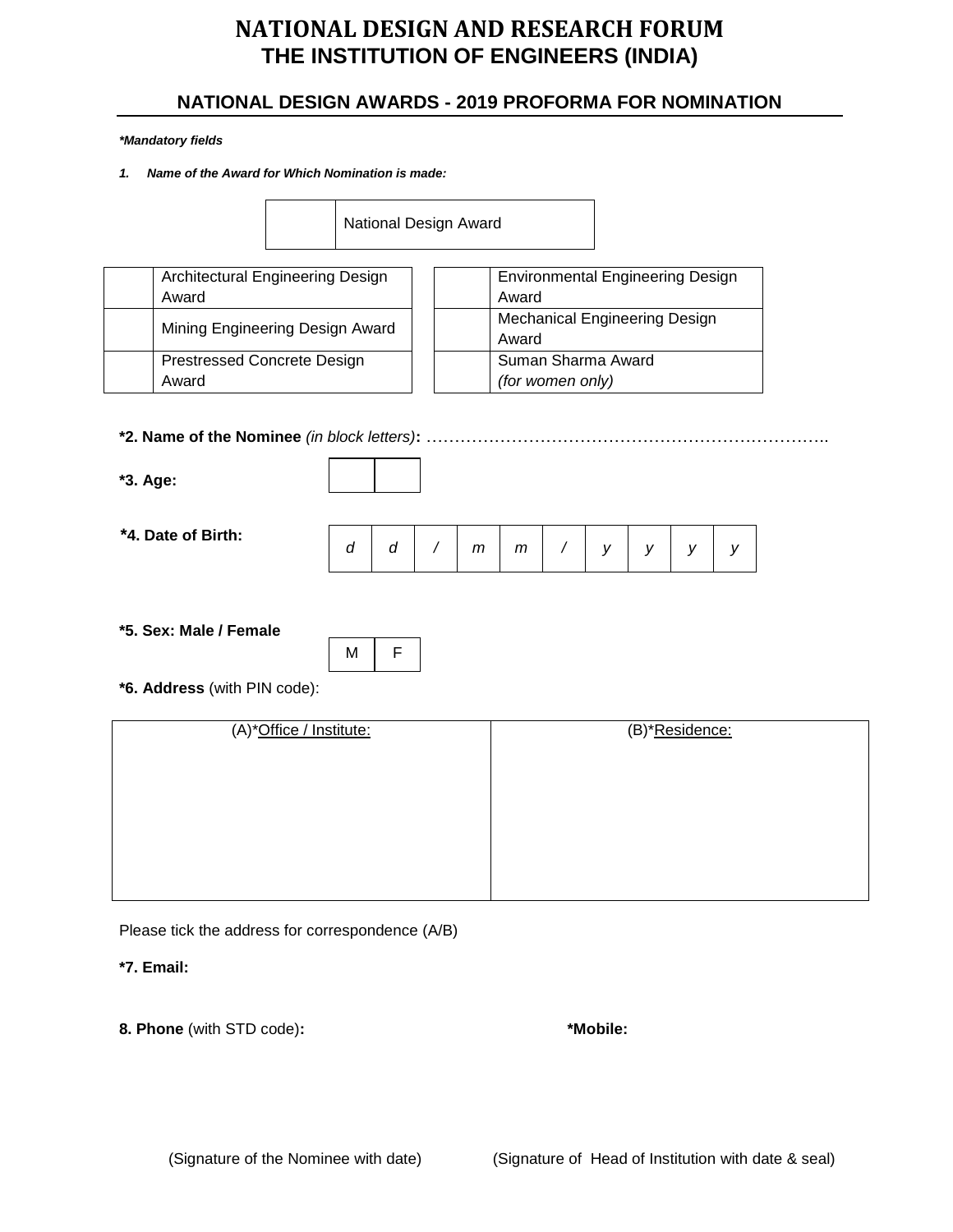## **NATIONAL DESIGN AWARDS - 2019 PROFORMA FOR NOMINATION**

#### **9. Classification of contribution:**

|     |                                                  |      | Duration | Years |
|-----|--------------------------------------------------|------|----------|-------|
|     |                                                  | From |          |       |
| (a) | Academics/Research                               |      |          |       |
| (b) | Industry/Industrial Research/Engineering Design/ |      |          |       |
|     | <b>Engineering Consultancy</b>                   |      |          |       |

### **10. Academic Qualification (Bachelor's Degree Onwards) (Copies of Certificates/Mark sheets are to be attached):**

| Degree                | University / Institution | Division /<br>Equivalent | Year of<br>Passing | Specialization |
|-----------------------|--------------------------|--------------------------|--------------------|----------------|
| B.Tech /<br>B.E./AMIE |                          |                          |                    |                |
| M.Tech /<br>M.E.      |                          |                          |                    |                |
| Ph.D                  |                          |                          |                    |                |

#### **11. Experience Details (In reverse chronological order) (Copies of Experience Certificates to be attached)**

| Institute / Organisation                         | <b>Type</b><br>(Academic Instt./<br>Industry / Self-<br>employed) | Post Held | From (date)<br>To (date) | Nature of Job |
|--------------------------------------------------|-------------------------------------------------------------------|-----------|--------------------------|---------------|
|                                                  |                                                                   |           |                          |               |
|                                                  |                                                                   |           |                          |               |
|                                                  |                                                                   |           |                          |               |
|                                                  |                                                                   |           |                          |               |
|                                                  |                                                                   |           |                          |               |
| <b>Months:</b><br><b>Total Experience Years:</b> |                                                                   |           |                          |               |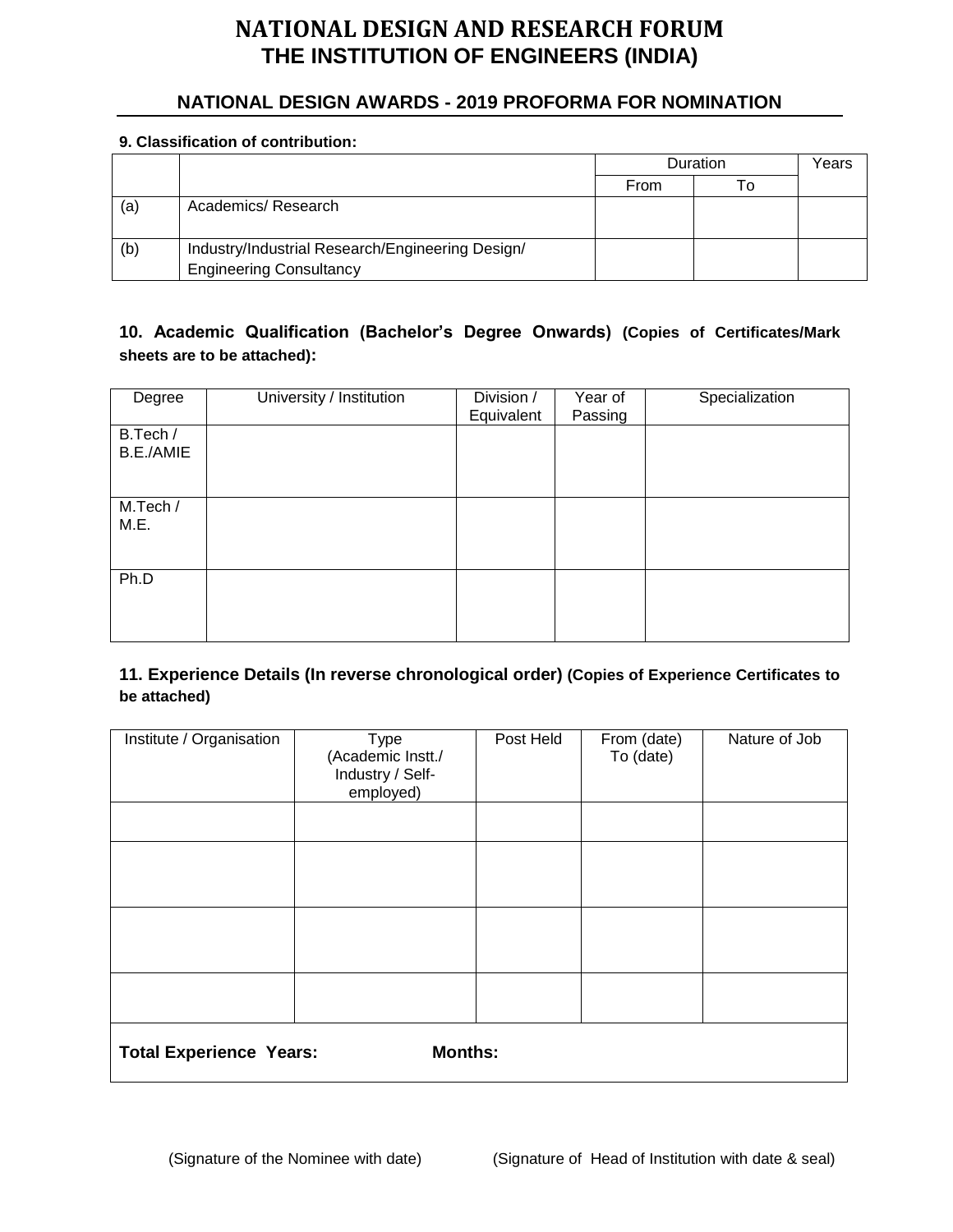### **NATIONAL DESIGN AWARDS - 2019 PROFORMA FOR NOMINATION**

**12(a). Papers Published in National / International Journals /** *presented in National / International Conferences: (***Mark # for the paper published during tenure in industry) (Copies of first pages of the papers have to be attached)**

| Name of all | Paper Title | Name of Journal / | <b>ISSN No.</b> | Vol, No., Month, | DOI of    |
|-------------|-------------|-------------------|-----------------|------------------|-----------|
| Authors     |             | Conference        |                 | Year, pp         | the paper |
|             |             |                   |                 |                  |           |
|             |             |                   |                 |                  |           |
|             |             |                   |                 |                  |           |
|             |             |                   |                 |                  |           |
|             |             |                   |                 |                  |           |
|             |             |                   |                 |                  |           |
|             |             |                   |                 |                  |           |
|             |             |                   |                 |                  |           |
|             |             |                   |                 |                  |           |
|             |             |                   |                 |                  |           |
|             |             |                   |                 |                  |           |
|             |             |                   |                 |                  |           |
|             |             |                   |                 |                  |           |
|             |             |                   |                 |                  |           |
|             |             |                   |                 |                  |           |

**12(b). Contribution to Engineering and Technology in National and International Projects with Societal impact.** 

**(Copies of supporting documents have to be attached)**

| List of Designs, Products,      | Organization/Field | Year of              | Benefit achieved |
|---------------------------------|--------------------|----------------------|------------------|
| Process, Project Implementation | Location           | implementation / use | (if any)         |
|                                 |                    |                      |                  |
|                                 |                    |                      |                  |
|                                 |                    |                      |                  |
|                                 |                    |                      |                  |
|                                 |                    |                      |                  |
|                                 |                    |                      |                  |
|                                 |                    |                      |                  |
|                                 |                    |                      |                  |
|                                 |                    |                      |                  |
|                                 |                    |                      |                  |
|                                 |                    |                      |                  |
|                                 |                    |                      |                  |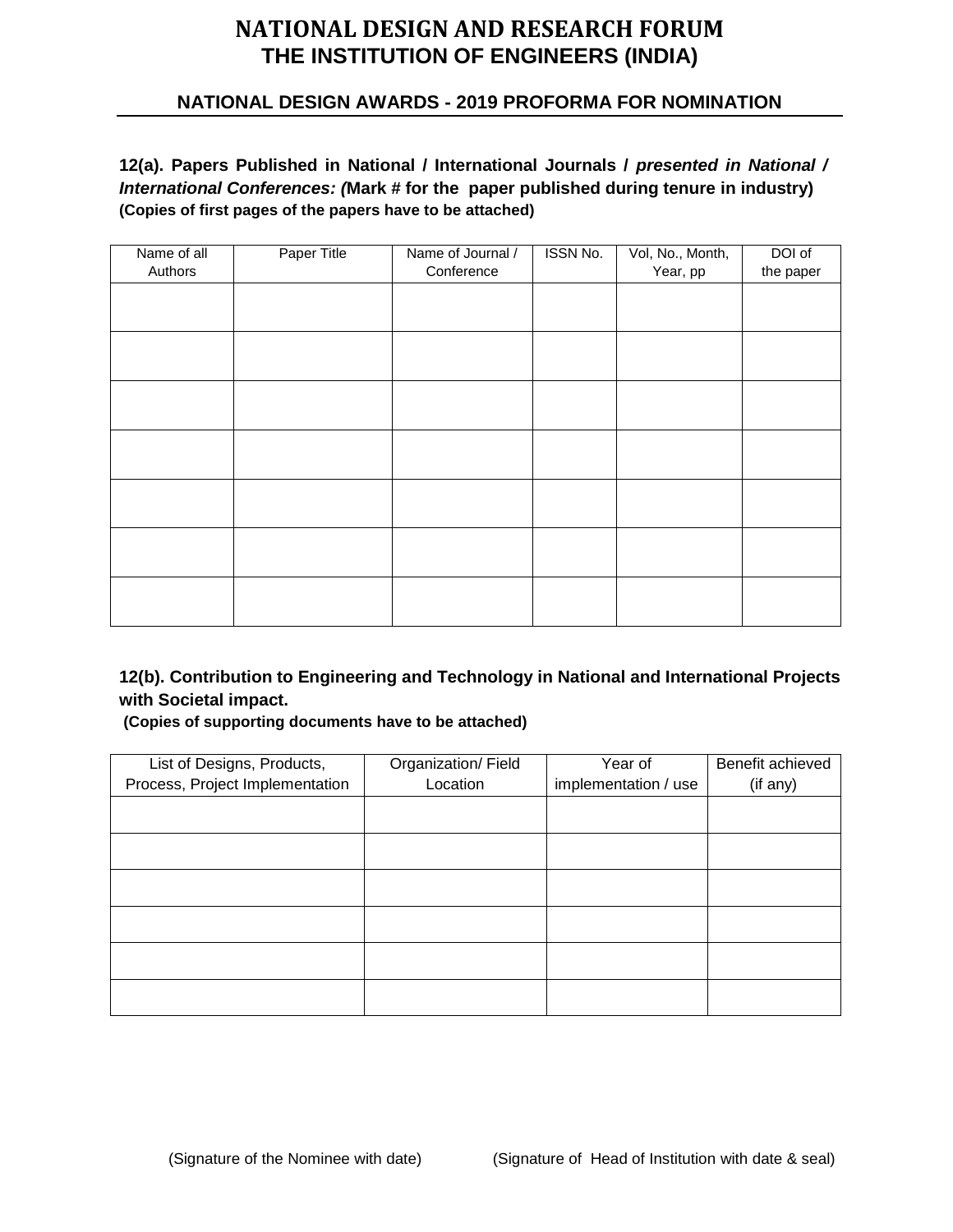### **NATIONAL DESIGN AWARDS - 2019 PROFORMA FOR NOMINATION**

#### **13. Patents / Copyrights (Copies of Proof of grant have to be attached)**

| Item | <b>Patent/Copyright No</b> | Year | <b>Granted by</b> |
|------|----------------------------|------|-------------------|
|      |                            |      |                   |
|      |                            |      |                   |
|      |                            |      |                   |
|      |                            |      |                   |
|      |                            |      |                   |

## **14. Technical Books /Book Chapters / Project Report / documents (Nominee should be either Author / co author / or member of task force:**

**[Copies of title page(s) of the book/s / documents has/have to be attached]**

| Title | Publisher | Year of<br>Publication | <b>ISBN No</b> |
|-------|-----------|------------------------|----------------|
|       |           |                        |                |
|       |           |                        |                |
|       |           |                        |                |
|       |           |                        |                |
|       |           |                        |                |
|       |           |                        |                |

#### **15. Awards / Distinction received by the nominee:**

**Copies of certificates are to be enclosed)**

| Name of the Award | Details of contribution related<br>to the Award | Awarded by | Year | Type<br>(National /<br>International) |
|-------------------|-------------------------------------------------|------------|------|---------------------------------------|
|                   |                                                 |            |      |                                       |
|                   |                                                 |            |      |                                       |
|                   |                                                 |            |      |                                       |
|                   |                                                 |            |      |                                       |